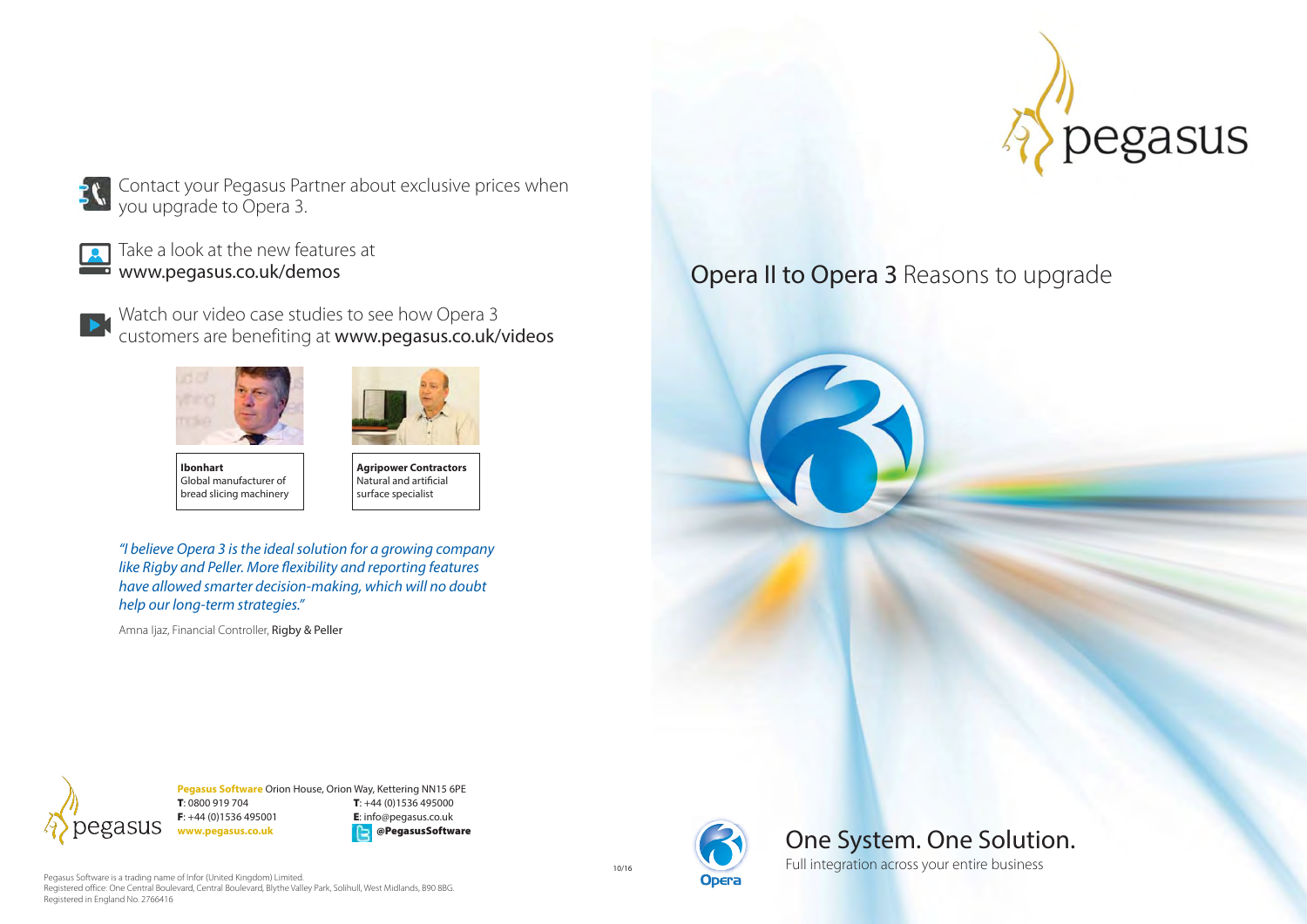

"Opera 3 is an integral part of our business, and the insight we gain from it adds an immense amount of value as we continue to pursue our growth plans"



Ashley Holmes, Financial Director, Penny Hydraulics Moved from Opera II to Opera 3 with 14 users

Improving the way you work is our line of work

**By investing in our flagship solution Opera 3, you are protecting the future of your business. We've added lots of features and enhanced many areas to help you improve the way you work.**

**What's more, if you move to Opera 3, you'll have the option of deploying it in the Cloud, so your entire business solution will be accessible at any time, from any location, on mobile devices, and you'll save on hardware infrastructure and maintenance costs.**

"Getting Opera 3 was a good business decision and I'm really looking forward to seeing how it'll benefit other areas of the business."

Chris Barfe, Managing Director, Ibonhart

#### **Upgrade now and take advantage of the new features only available in Opera 3.**

Improved reporting is a key benefit, with over 60 reports you can export directly to Excel®. Opera 3 also offers open period accounting, error correction functionality in the ledgers, email payslips and P60s, the ability to connect with your data remotely and a whole host of other features, designed to help you increase your visibility of the business and improve efficiency and decision-making.

What's more, it's easy to upgrade: minimal training is required and the implementation process will be straightforward, with the help and support you'll receive from your Pegasus Partner.





Cloud implementation: mobile, flexible and secure

Export over 60 reports directly to Excel



Keep track of stock levels



Flexibility to post in past, current and future periods



For an accurate valuation of your stock costs





Reduce cost and admin time when running your payroll

Manage customer debt effectively to improve cashflow

Simplified error correction

in the ledgers







Salary sacrifice in Payroll



File your VAT return online





Take a look at the new features at www.pegasus.co.uk/demos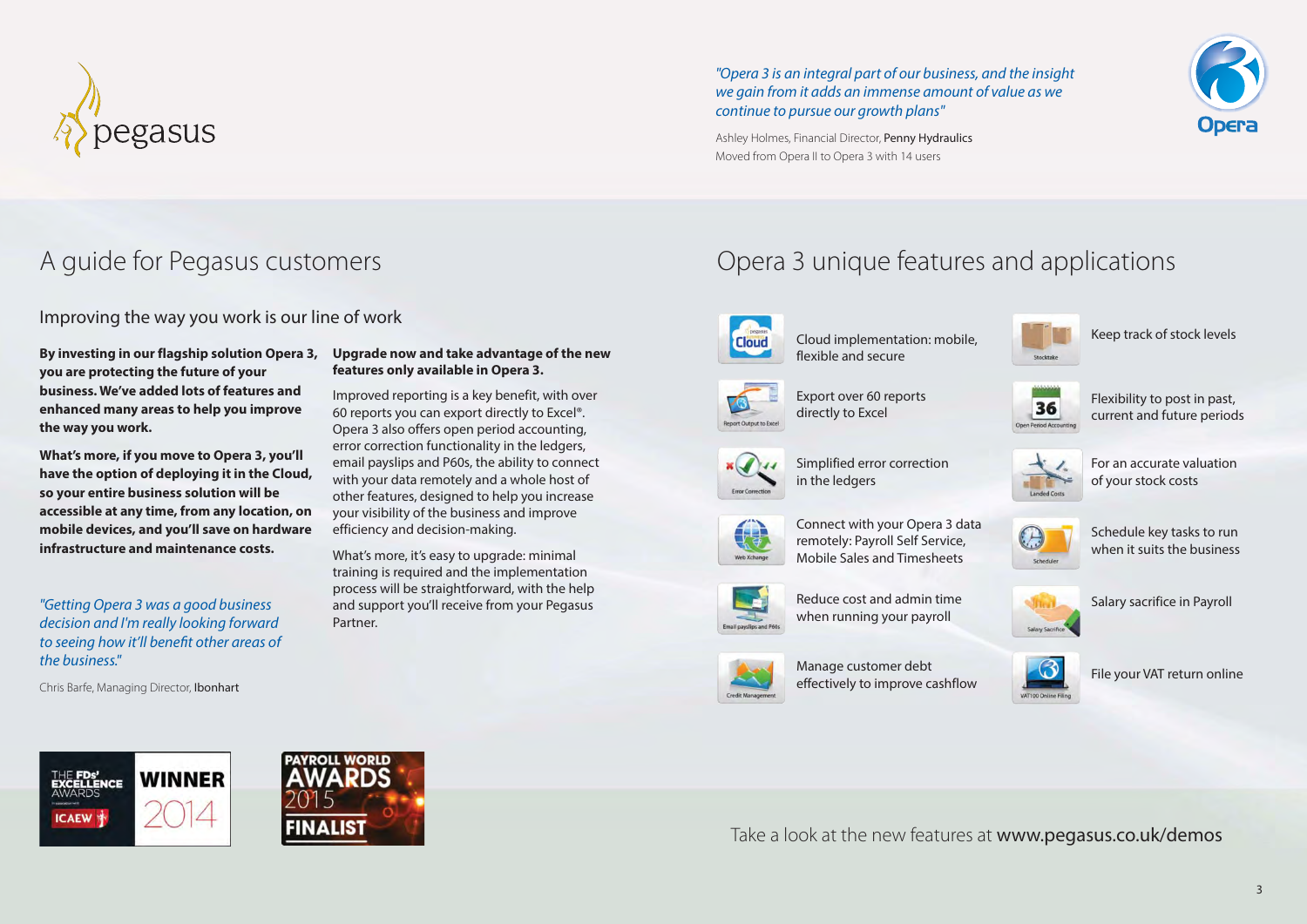#### Export Opera 3 reports to Excel

For improved reporting and analysis



You can export over 60 Opera 3 reports directly to MS Excel so you can analyse, manipulate and report on your data using an interface you're familiar with. This applies both to standard reports and to those created in the Reporter application. You can run multiple reports at the same time, and they can stay open as you navigate to other areas of the system. You can minimise one and open another, or tile them on screen.

This feature comes as standard when you upgrade to Opera 3.

# Error correction in the Ledgers

Simplify corrections in the ledgers



In Opera 3, a user-friendly wizard allows you to easily correct mis-allocated transactions in the Sales Ledger and Purchase Ledger, and you can also remove the associated transactions, such as a Sales Receipt or a Purchase Payment.

In Opera 3 Nominal Ledger, the Rectify feature allows you to re-post journals that may have been posted to the wrong account or date. What's more, error correction functionality comes as standard when you upgrade to Opera 3.

# Open Period Accounting

Flexibility to post in past, current and future periods



If you want more flexibility in your financials, Opera 3 is for you. You can create calendars for the current and up to 3 future financial years, and post transactions to any period marked as "open", either directly or from other Opera 3 applications such as the Sales and Purchase Ledgers. For complete control and flexibility, you can also post into the previous financial year from the Nominal Ledger.

### Credit Management Centre

Manage customer debt effectively to help improve cash flow



The Credit Management Centre\* is an easy-to-use tool which consolidates all of the information needed for effective credit control. You can quickly see what is owed, who owes it and how much money has been promised by customers, with easy-to-understand, real-time graphs displaying your overall financial status. In addition, the Debt Management feature can help you get paid faster by improving communication with your customers, as it allows you to create up to nine levels of debt correspondence which can be emailed or printed.

All of which will help you improve cashflow, reduce bad debts and improve your financial position.

# Email payslips and P60s

Reduce the cost and admin time of running your payroll



Opera 3 Payroll offers the option to email payslips and P60s to employees. This feature comes as standard and can make paper payslips and P60s a thing of the past. You'll no longer need to procure the relevant forms or incur postage costs; at the click of a button, payslips and P60s can be delivered to the employee's inbox as a password-protected PDF document. Printed payslips, or a combination of the two, can also be produced.

#### Salary sacrifice

Lessen the impact of pension contributions



Salary sacrifice is becoming increasingly popular with employers, as it can be financially beneficial to both employers and employees. Opera 3 Payroll calculates both percentage-based and value-based salary sacrifices automatically, so it can cater for both pension-related and non-pension salary sacrifice schemes. Salary sacrifice functionality comes as standard with Opera 3 Payroll.

#### Pegasus Web Xchange: Payroll Self Service, Timesheets and Mobile Sales

Empower employees, reduce costs and increase efficiency



Pegasus Web Xchange offers the ability to securely access and view Opera 3 data via a web browser. It provides the platform for the Payroll Self Service\*, Timesheets\* and Mobile Sales\* applications.



**Payroll Self Service** offers employees online access to payslips, P60s,

pension information, personal details and holiday entitlement. It can help you significantly reduce the cost of printing and posting payslips, as well as save admin time as it empowers employees to check and update some of their personal information. What's more, employees don't need to be users of Opera 3.

**Mobile Sales** is a dedicated app which will be an invaluable tool for your sales team on the road. Using the app, the sales person can showcase products to the customer, check stock levels, take the order on their Android tablet and send it securely back to the office to be authorised and uploaded into Opera 3 Sales Order Processing. This reduces the turnaround time between a customer placing an order and that order being processed, and improves delivery and invoicing times, ultimately enhancing cashflow.

**Timesheets** integrates with Opera 3 Payroll & HR and allows employees to enter their timesheets from any location, using their device of choice, and submit them for approval. Once approved, timesheets can be passed to Opera 3 Payroll for inclusion in the next payroll run. There will be no more need for the payroll team to import timesheets submitted in spreadsheet format every time they perform a payroll run. Consequently, admin time and the possibility of error are significantly reduced.